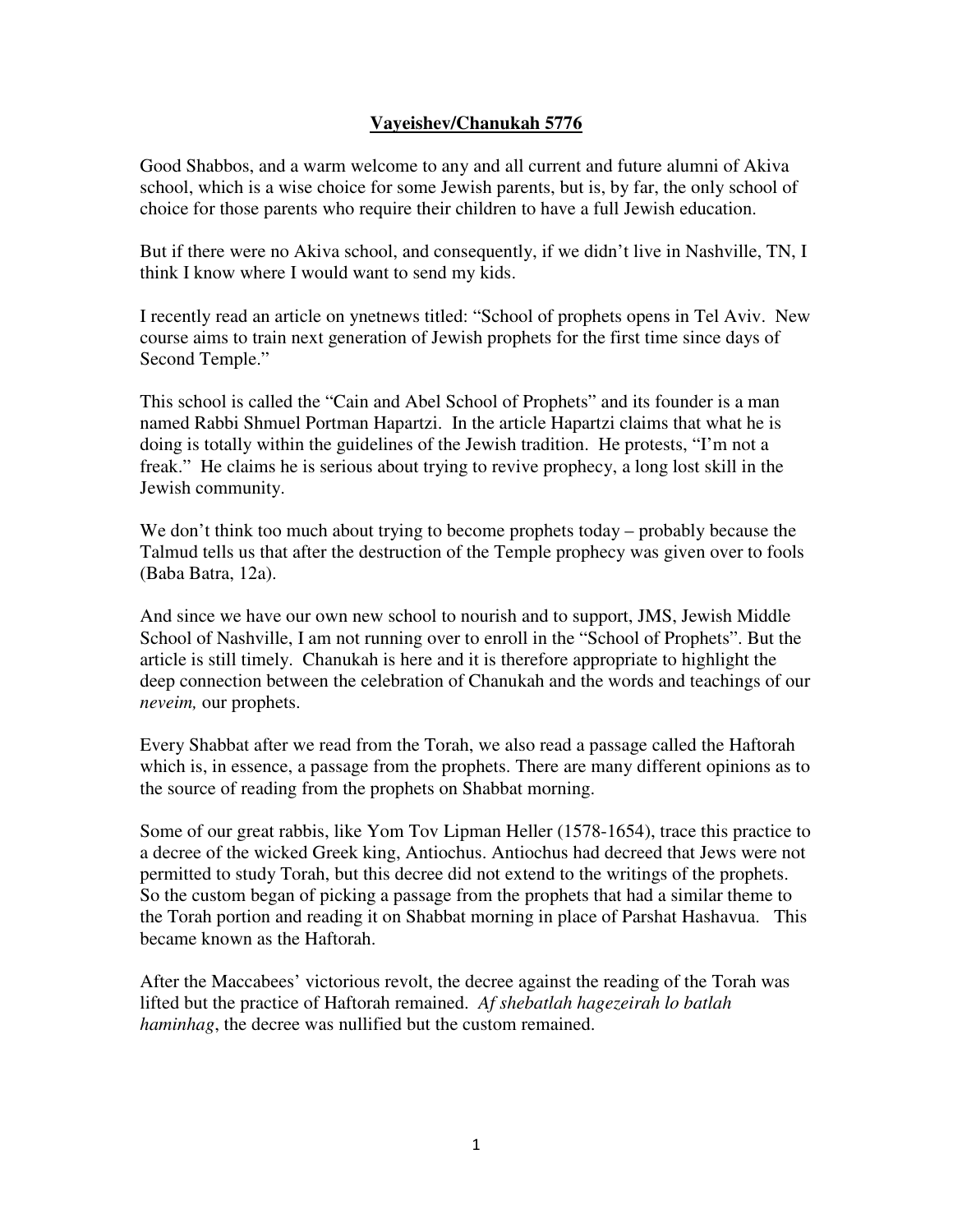So without the persecutions of Antiochus today we would not have a Haftorah. Without Chanukah we would not be reading a passage from our prophets every Shabbat, (and subsequently, there would be no Kiddush club.)

This is a powerful idea to consider. When the decree of Antiochus came upon the Jewish people it was brutally harsh. But, as Rabbi Shmuel Herzfeld so beautifully put it, *"Our response to his decree far outlasted his harshness. From an anti-Torah decree came a practice that has spread far and wide and taught us the holy words of our prophets."*

Last week, I saw online a Menorah that was fashioned by an artist from discarded Kassam rocket shells that were fired upon Jews living in southern Israel. Anyone can own this Menorah, for just \$2,299. Just visit rocketsintoroses.com. Wouldn't that be a nice addition to our Judaica collection.

The message of that Menorah is the same message of why we still read the Haftorah to this day: *From the brutal persecution of Antiochus we created a beautiful response. A spiritual response is the greatest antidote to evil.* (Herzefeld)

The Menorah made from rocket shells is not just a sign that the state of Israel remains physically strong – it's also a spiritual response to the rockets attacks. In fact, it's a prayer from the prophet Isaiah: "May they beat their swords into plowshares" (2:4).

There is another Chanukah message that we can draw from our prophets as well.

Our parsha began with "Vayeishev Yaakov, and Jacob settled" (37:1).

## Rashi writes (37:2): "*Bikesh Yaakov leishev beshalvah, kafatz alav rogzo shel yosef*. **Jacob sought to dwell in tranquility, so the troubles of Joseph sprang upon him**.

Yaakov had had a hard life. His brother wanted to kill him. He had problems with his father-in-law, his father, with his wives, with his daughter, with his sons, and so now he just wanted some rest. He needed a break. And what's so bad about that? What's so bad about Yaakov wanting to spend his golden years in Miami Beach?

According to Rashi, Yaakov wasn't being punished for wanting to rest, (there is nothing wrong with wanting a little bit of rest now and then), but rather, he was being punished for the approach he now brought to life.

As he gets older, Yaakov takes a more laid back outlook to life. *Let me just live my life. Just let me go. No more worries.* 

But that's not what God wanted. We are not put us on this earth to settle. We should be constantly asking ourselves how we can improve; how we can live up to our potential; how we can pitch in; how we can have a closer relationship with the Divine.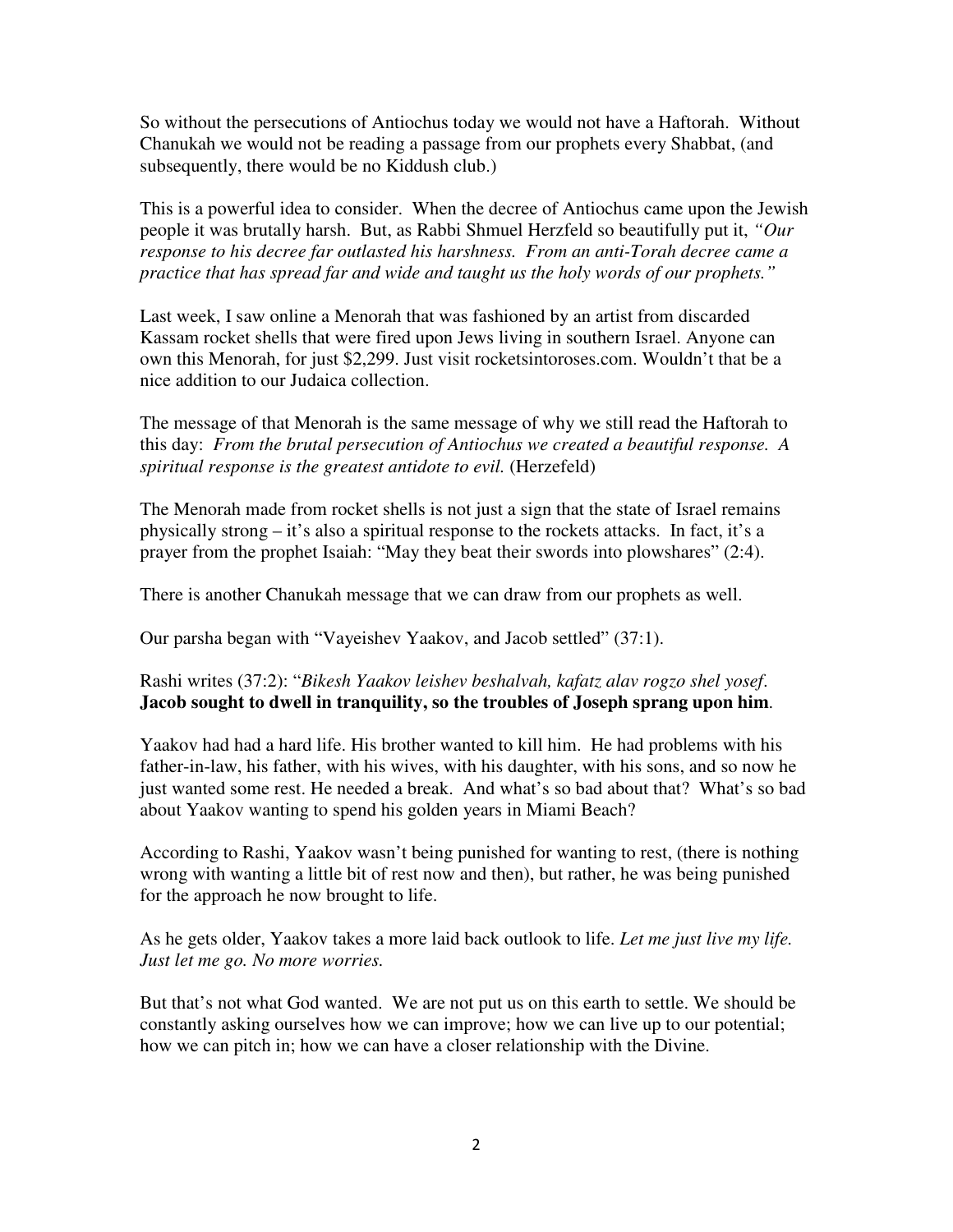And so Rashi writes that when Yaakov sought to settle, *kafatz alav rogzo shel yosef*, the turmoil of Yosef jumped upon him.

What was the *rogez shel yosef*? It wasn't just a simple punishment. Where did Yosef's problems come from?

So let's be honest: wasn't Yosef asking for it?!? Wasn't he walking around telling everyone how great he was, telling his brothers of his dreams and that he was destined for greatness?

Even Yosef's father was annoyed with his dreams… "*vayigar bo aviv*, and his father rebuked him" (37:10).

When the brothers see Yosef and they say, "here comes the dreamer" (37:19) - they mean it in a derogatory sense. *Let's kill him and then see what comes of his crazy dreams*!

The Talmud tells us, "*ein adam cholam balailah elah mihirhurei libbo*, a person's dreams at night come from the thoughts one has during the day" (Brachot, 55b).Yosef might have had grandiose dreams........but at least he dreamed! And those dreams came from the high hopes and expectations he had for himself.

The great Rav Tzadok Hakohen of Lublin explainss that this is precisely why his brothers hated him. They knew that his dreams weren't just mere dreams. They were part of a larger vision of who he was and who he wanted to be. They knew that in Yosef's own imagination he saw himself as the king over all his brothers. And this fact distressed them. (Machashavot Charutz 3:5.)

Yosef was now a dreamer. True, he wasn't at all tactful about his ideas and plans. And, yes, he was immature with the way he shared his dreams. But at least he dreamed. At least he dreamed big. At least he dreamed of changing the world.

This is what our prophets were about. They dreamed of changing the world for the better. Many of them were hated for it. But they all dreamed big.

In many ways this is also what the holiday of Chanukah is all about. It is about not settling for the easy way out in life. It is about dreaming of something pure and great.

The miracle of the oil is a miracle that was not really needed in the first place.

The Maccabees came into the Temple and all the oil they found was ritually impure with the exception of one flask that still had the seal of the Kohen Gadol.

Our sages point out that they had other options at this point. There is a principle that oil used for a communal need needn't be pure. (t*umah hutrah betzibbur*). There is another principle that the laws of purity are suspended during war time, or even better, *mashkin einan mekablin tuma,* that liquids cannot become impure.